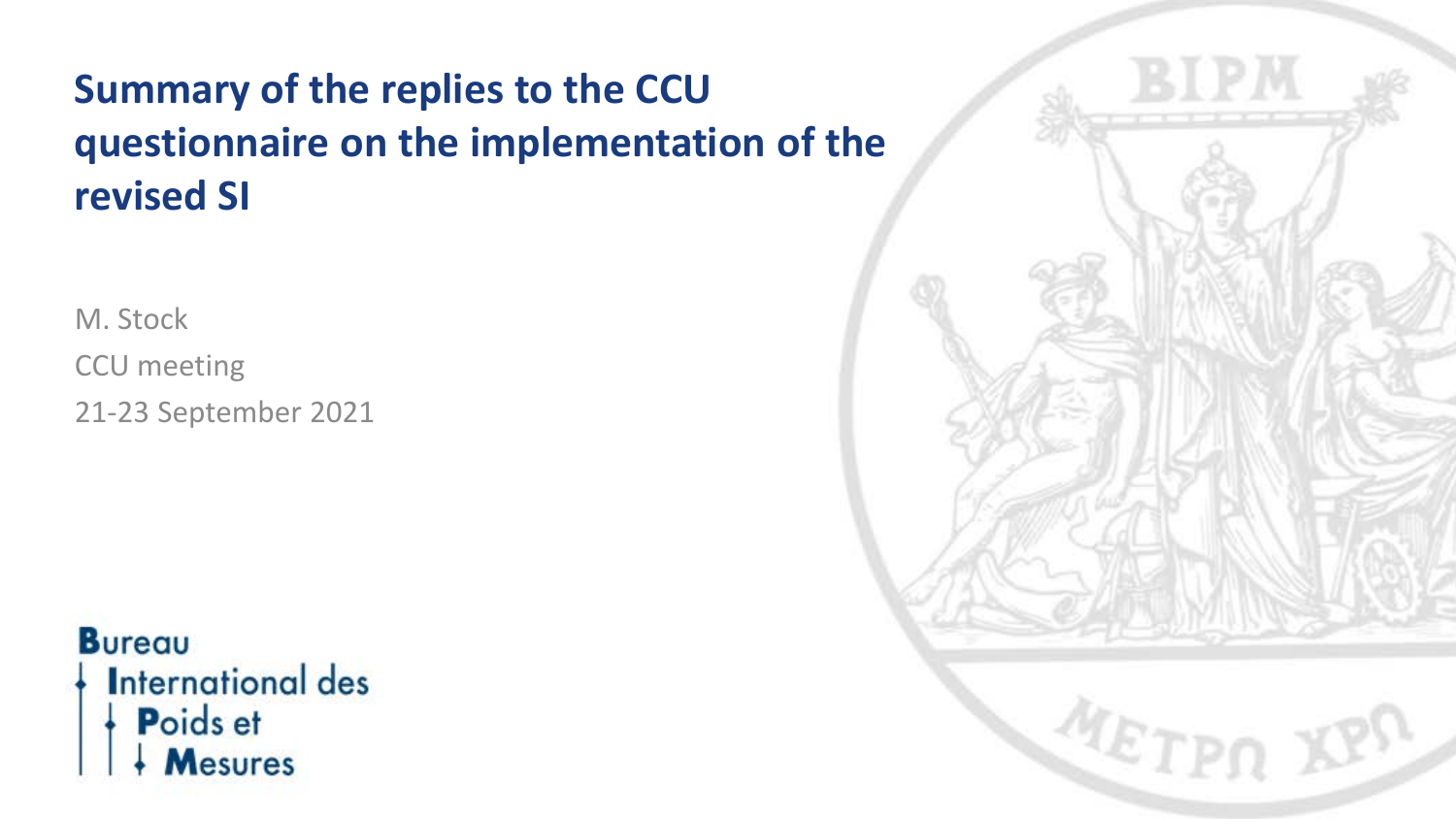- In January 2019, the CCU WG-S suggested to send a questionnaire to CCU members, stakeholders and universities to collect feedback on implementation of the revised SI
- Draft questionnaires for NMIs, liaison organizations and universities were presented and discussed at the CCU meeting in 2019
- They were discussed at the meetings of the CIPM and the NMI Directors in 2019
- Questionnaires were finalized by CCU President, Executive Secretary and BIPM Director in early 2021
- Questionnaires were sent in March 2021 to NMIs of member states, CCU liaison organizations and teaching organizations (through the NMIs)
- Deadline for replies was 31 May 2021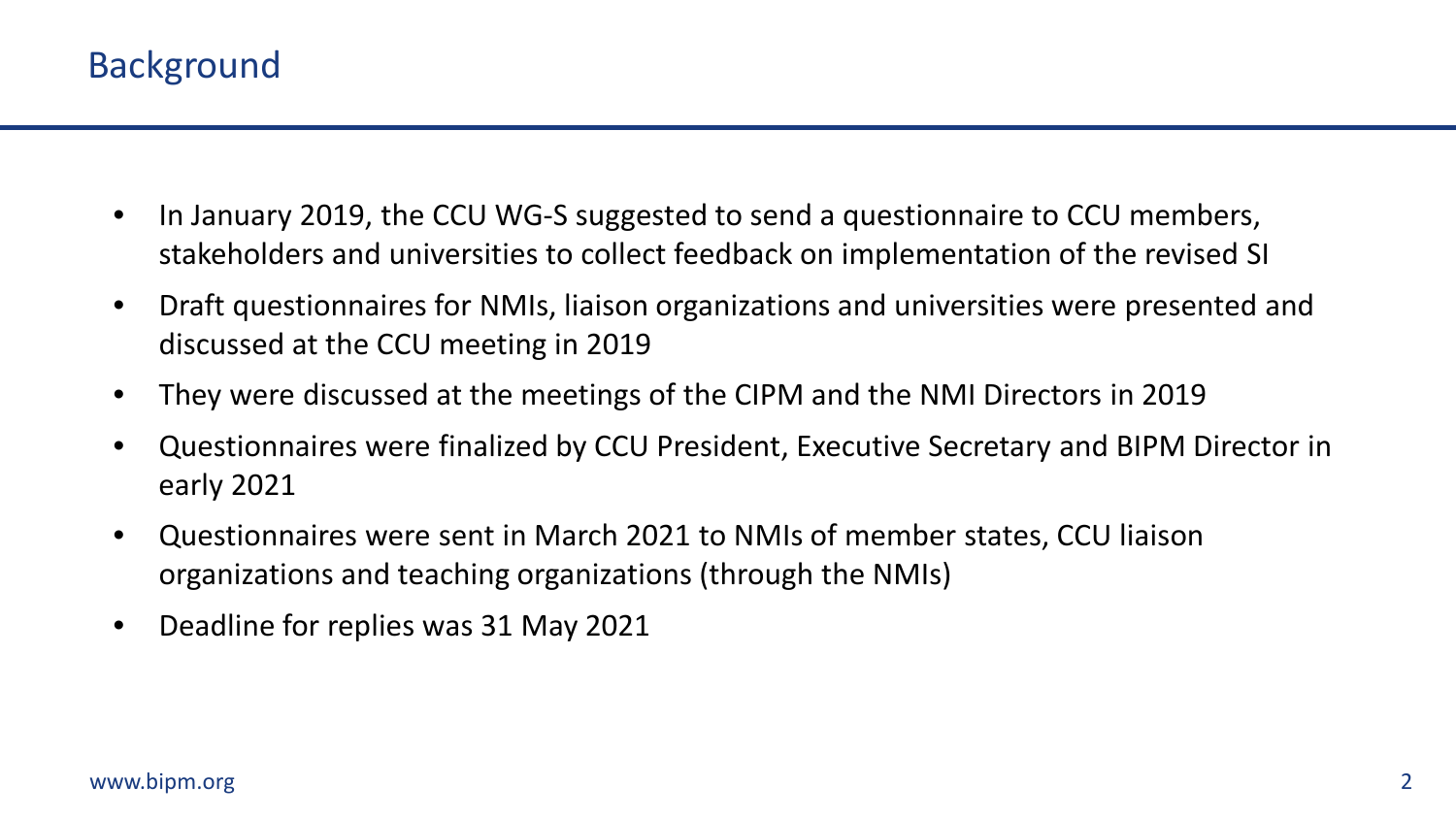| $A*STAR:$      | Tan Siew Leng, Head of Metrology Office                                             |
|----------------|-------------------------------------------------------------------------------------|
| <b>BFKH:</b>   | Zsófia Nagyné Szilágyi, Head of Metrological and Technical Supervisory Department   |
| <b>BMM:</b>    | Goran Vikoslavović, Assistant of Director                                           |
| GUM:           | Prof. Dr Hab. Jacek Semaniak, President GUM                                         |
| <b>INM-Co:</b> | Edwin Cristancho-Pinilla, General Director                                          |
| <b>INPL:</b>   | Dr. Nadya Goldovsky, Manager of Time and Frequency Laboratory                       |
| $\mathbf{JV}$  | Geir Samuelsen, Director General                                                    |
| LATU:          | Daniel Volpe, Analysis, Testing and Metrology Manager                               |
| LNE:           | Maguelonne Chambon, R&D Director, in charge of French metrology network             |
| NIMT:          | Dr. Sivinee Sawatdiaree, Working Group on preparing for revised SI of NIMT and Head |
|                | of Electrical Metrology Department                                                  |
| NIST:          | Claire Saundry, Director, International and Academic Affairs Office                 |
| NMIJ:          | Dr. Saito Norio, Manager of NMIJ International Cooperation Office                   |
| NMISA:         | Dr Aletta Karsten, Program Manager - Revised SI Program                             |
| NPL:           | Robert Gunn, Head of International                                                  |
| NRC:           | Georgette Macdonald, Director General                                               |
| PTB:           | Dr. Kai Stoll-Malke, Quality Manager                                                |
| SASO:          | Ismail AlFaleh, General Director of NMCC                                            |
| VSL:           | Marc Pieksma, Operational Director                                                  |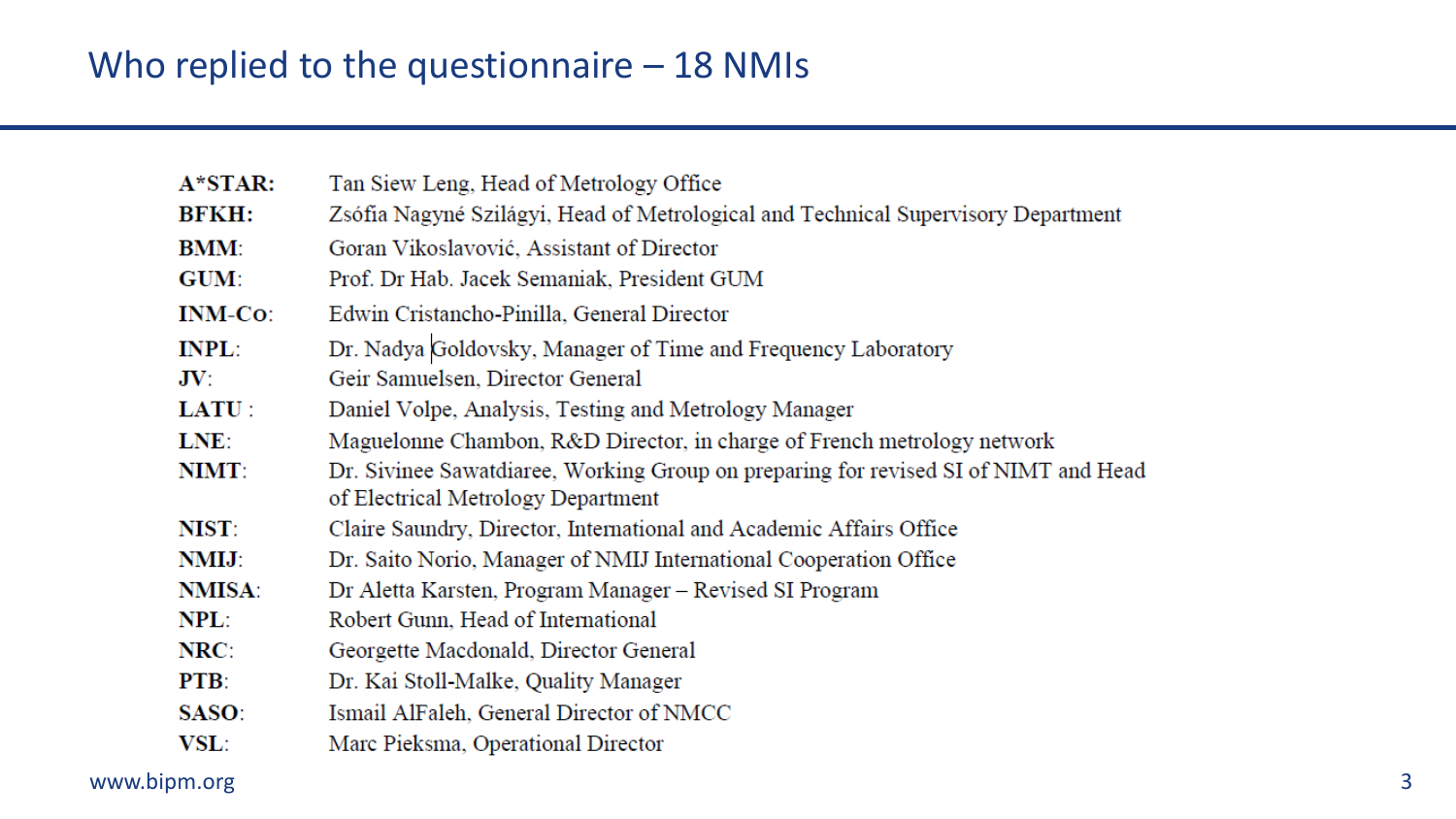- $IAU$ : Nicole Capitaine, Member of the IAU and of the Organizing Committees of IAU Commission A3 "Fundamental Standards" and WG "Time Metrology standards" within Division A "Fundamental Astronomy" - Also current representative of the IAU to the CCU; The input to the questionnaire comes from these two IAU scientific bodies, which are the most involved in matters concerned with units, fundamental constants, time, and timescales
- **ICRU:** David Burns, BIPM staff, Commissioner of the ICRU
- **IEC:** Pierre Sebellin, Director of Standardization
- IFCC: Prof. Philippe Gillery, Scientific Division Chair
- ISO/TC12 (Quantities and Units): Sven Radhe, Committee Manager ISO/TC12 (also 6 individual answers from members)
- ISO/TC334 (Reference materials): Veronica Malapane, Committee Manager ISO/TC334 (also 14 individual answers from members)
- **IUPAC:** Prof. Dr. Roberto Marquardt, Secretary of Commission I.1, Representative of IUPAC to **CCU**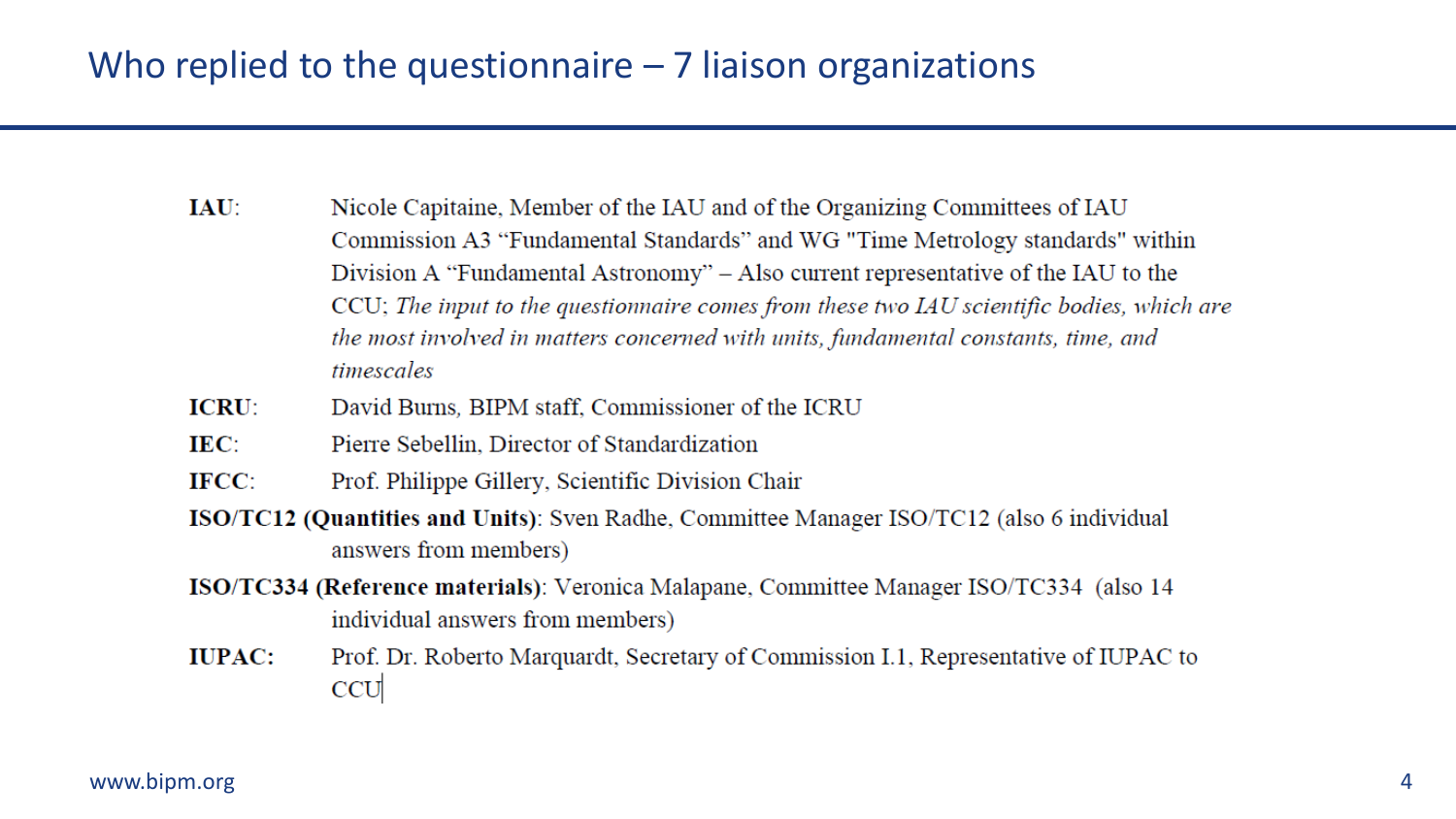### Who replied to the questionnaire  $-5$  schools, 12 universities, 3 NMIs, 1 Ministry

Elementary School Stampar Makarije (Montenegro): Srdjan Jovanovic, Physics teacher Gymnasium Cetinje (Montenegro): Katarina Boreicic, Professor of chemistry Primary school "Boško Strugar" (Serbia): Razije Nikočević, Teacher Primary school " Dusan Bojovic" (Serbia): Svetlana Bijelovic, Chemistry teacher Primary school " Dusan Bojovic" (Serbia): Milena Zivkovic, Physics teacher Imam Abdulrahman Bin Faisal University (Saudi Arabia): Ridha Hamdi, Assistant Professor King Abdelaziz University (Saudi Arabia): Soliman Abdalla, Professor of Physics King Fahd University of Petroleum and Minerals (Saudi Arabia): Mutaz M. Hamdan, Post-doctoral fellow King Saud University (Saudi Arabia): Abdulaziz Nasser AlHazaa, Associate Professor King Saud University, Physics&Astronomy: Nasser S. Alzayed, faculty member and researcher Russian Technological University MIREA: Michael Prilepko, Senior Lecturer The Open University (UK): Jimena Gorfikiel, Head of Physics research Discipline and Scholarship Lead United Arab Emirates University UAEU: Naser Qamhieh, faculty member University of Cape Town (UCT): Andy Buffler, Professor and Head of Department; Director of the Metrological and Applied Sciences University Research Unit (MeASURe) University of Ha'il (Saudi Arabia): Mohamed Aichouni University of Strathclyde (UK), Ashleigh Fletcher, Professor University of Surrey (UK), Prof. Justin I. Read, Head of Physics Belgim: Valery Hurevich, Director NMIJ: Dr. Saito Norio, Manager of NMIJ International Cooperation Office, (Please note that these answers were made not by teaching organizations but by an NMIJ staff in charge of SI promotion who had exchanged views with an educator.) PTB: Dr. Jens Simon, Head of Press and Information Office

WWW.bipm.org Ministry of Education (Singapore): Dr Darren Wong, Assistant Director, Master Specialist/Physics 5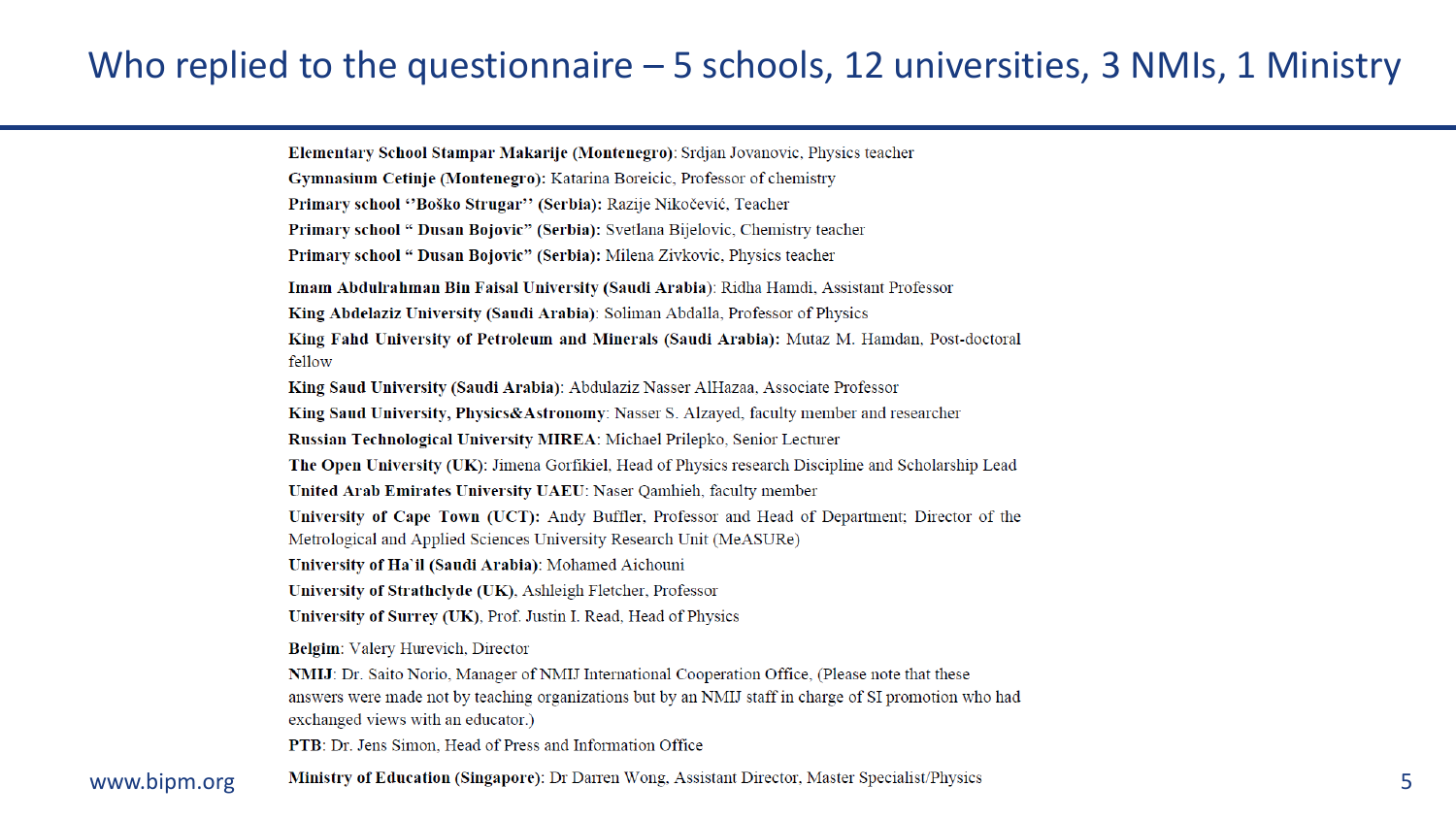In the following I present summaries of the replies for some selected questions.

For full details, please consult the CCU working documents

CCU-21-06\_a: Replies from NMIs (28 pages) CCU-21-06\_b: Replies from liaison organizations (5 pages) CCU-21-06\_c: Replies from teaching organizations (11 pages)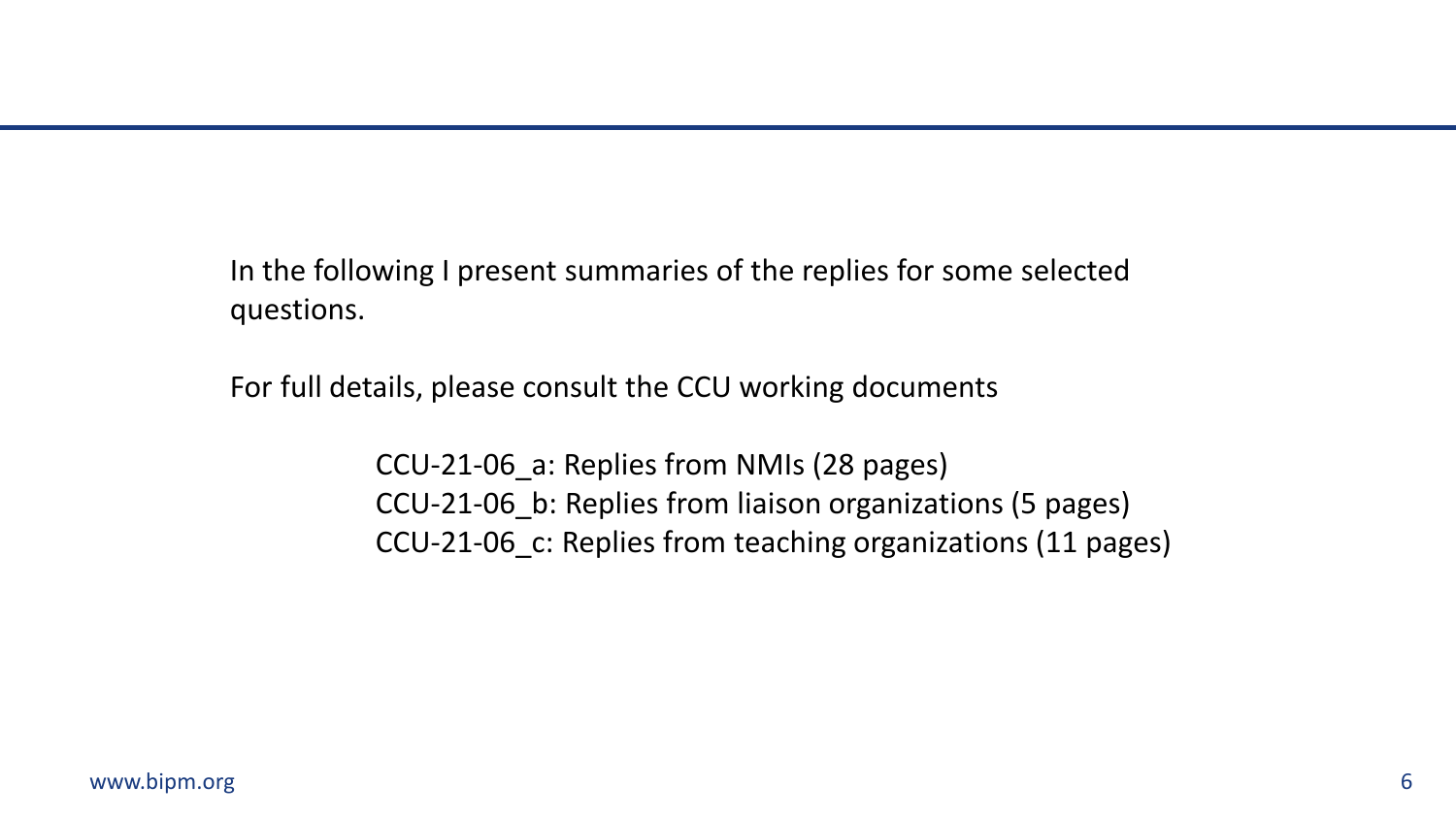# **Q1: Did you experience any difficulties in implementing the revised SI ? If yes, please describe**.

None of the NMIs reported difficulties in implementing the revised SI, if the realization of the units is excluded. The redefinition has no significant effect on dissemination, except for the change in value of the Josephson and the von Klitzing constant.

### **Q3: Did you use this event to promote metrology and the SI in your country? If yes, how?**

All NMIs, except one, reported the organization of promotional events: presentations at conferences and in Universities, on the radio and the TV, publications and press articles, use of social media, posters for Universities and schools, exhibitions, open days, workshops and theme days. Several institutes made special efforts to reach out to school children. One institute, INM-Co, used the occasion to argue for a transition of volume measurement (in gas stations) from gallon to liter, which however has not yet been achieved.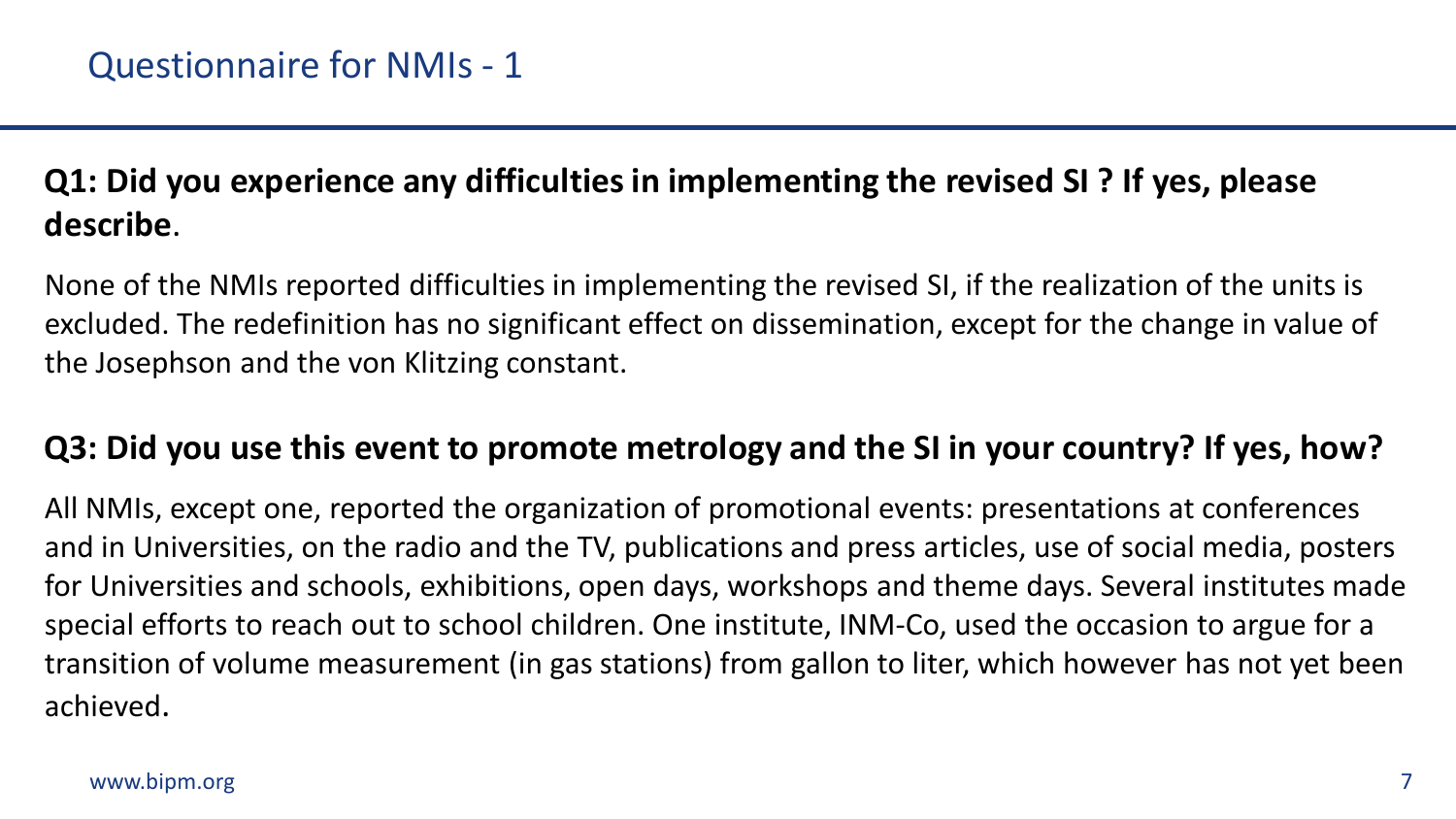# **Q4: Did you find all the information required to implement the revised SI? Has the information campaign organized by the BIPM and the CIPM been effective?**

In general, sufficient information was available and the communication campaign was very effective. Several NMIs cited as useful information sources the BIPM web site and the Brand Book. One comment was that all scientific details were published in scientific articles, but they needed to be explained by senior metrologists to less experienced colleagues.

# **Q5: Were any of your customers affected by the changes? If yes, how did you inform them and how did they react?**

There was no significant impact on the calibration customers of the NMIs. In many cases the calibration uncertainties of the NMIs were not affected by the redefinition. In some cases, the uncertainty of mass calibrations increased but this did not have a practical impact on the customer. Customers with electrical standards were informed about the step changes of the volt and the ohm.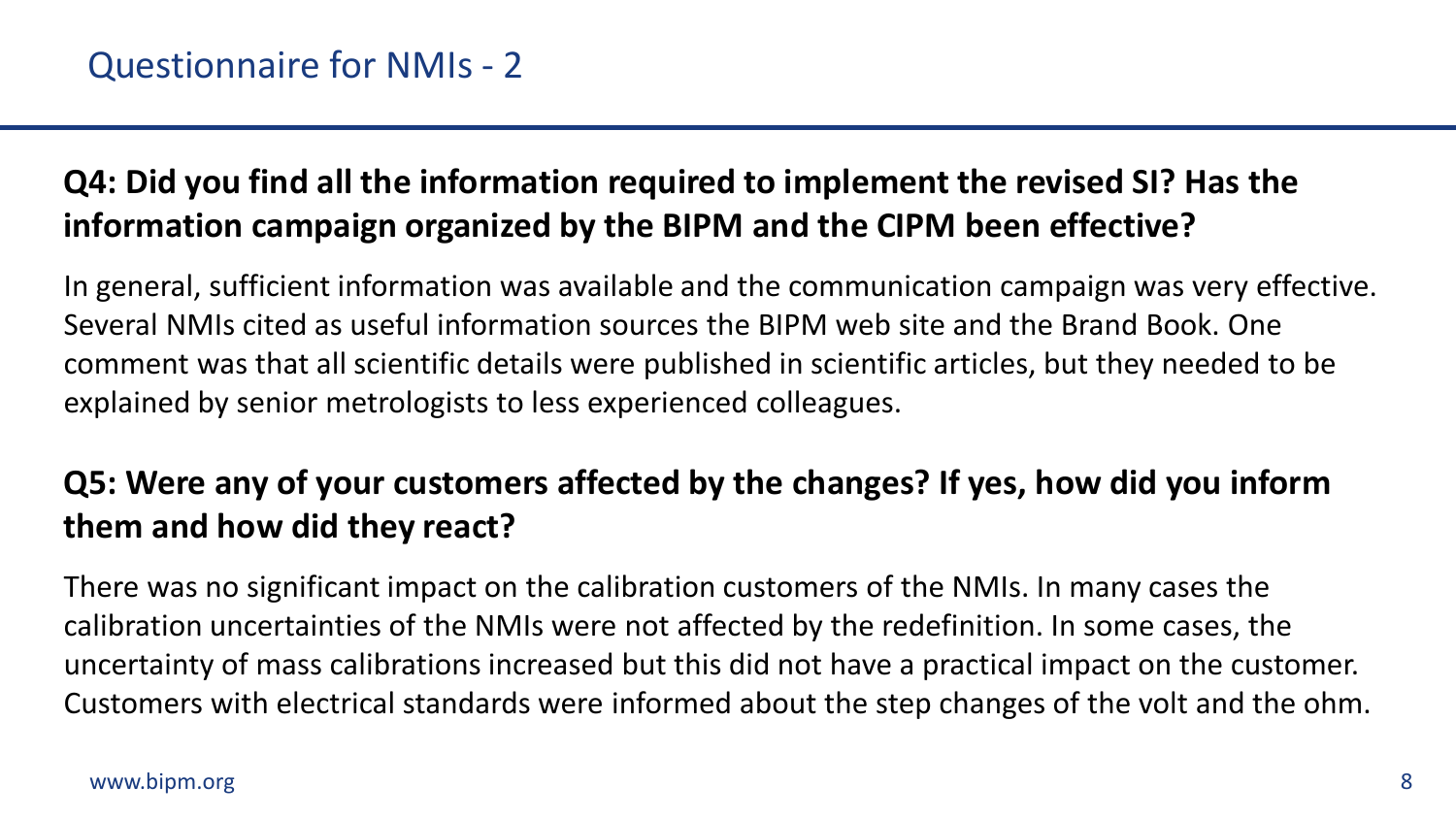**Q9: Do you see new possibilities for innovative approaches and technologies to be implemented based on the revised SI? If yes, what are those?** 

- Direct realization of small masses
- Table-top Kibble balances for customers, eliminating the need for NMI calibrations
- SI realizations fit for purpose directly on the factory floor
- More stable mass standards based on ultra-pure and ultra-round 28Si-spheres
- Quantum current standard based on SET or JVS & QHR
- Atomic clock on a chip
- Quantum based measurement for gravimetry
- Spectroscopy of vibrational/rotational lines for temperature, for determination of rel.humidity
- Real-time optical radiation measurements
- SET sensor for particle counting in aerosols
- Single molecule counting for ultra-low amount of substance
- Measurements over the internet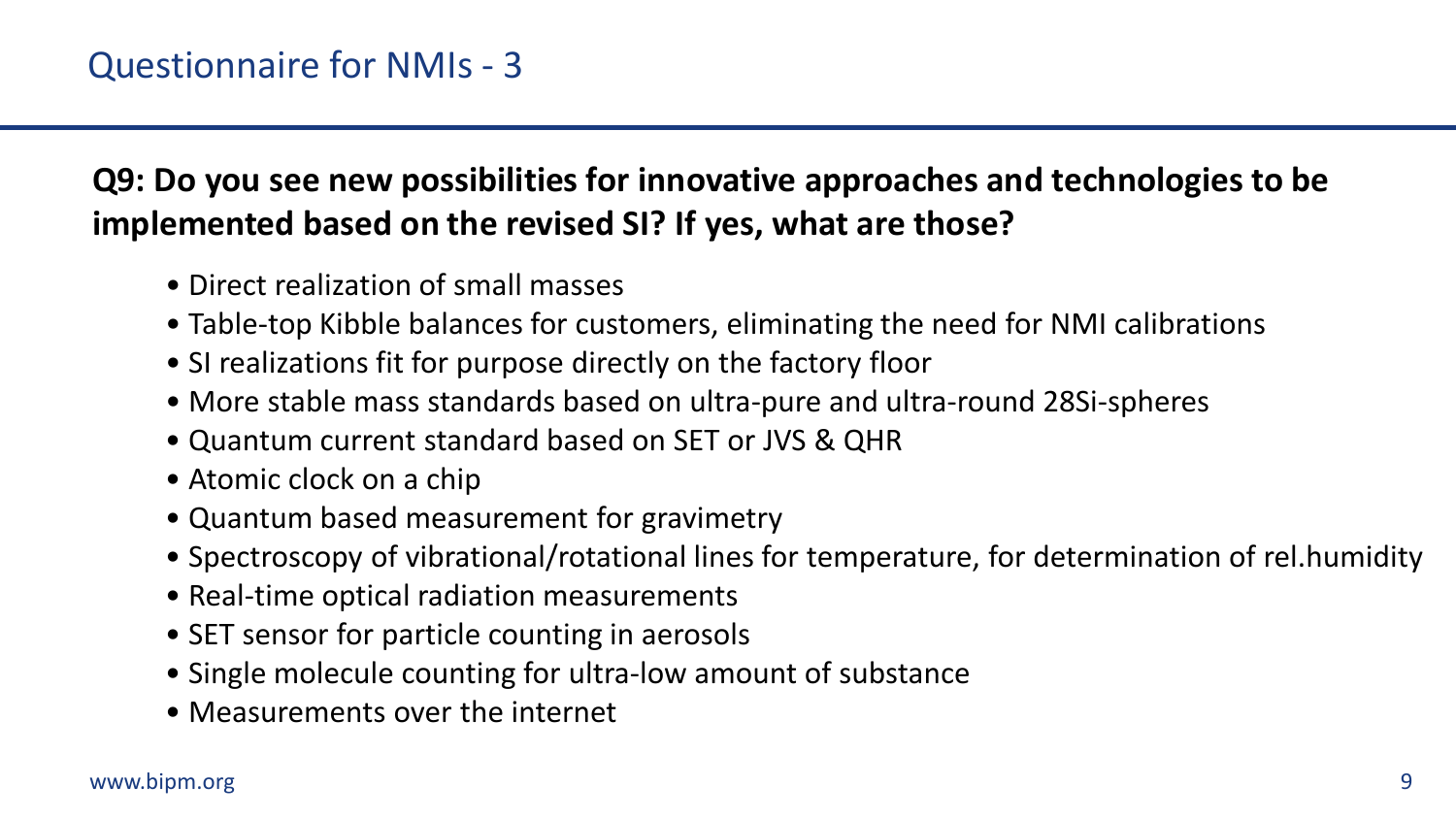#### **Q1: Was the work of your organization impacted by the revision, and if yes, in which way?**

Only IEC, IUPAC and some of the member bodies of ISO/TC12 (Quantities and Units) and TC334 (Reference Materials) were impacted by the revision. There was no impact on IAU, ICRU and IFCC.

# **Q2: Did you find all the information required to implement the revised SI? Has the information campaign organized by the BIPM and the CIPM been effective?**

In general, the liaison organizations and their members found the necessary information. Some of the members of ISO/TC334 (Reference Materials) felt not well informed (SA Australia, SCC Canada) or were not aware of the implementation (SABS South Africa). Those who replied for TC334 were less well informed than those who replied for TC12.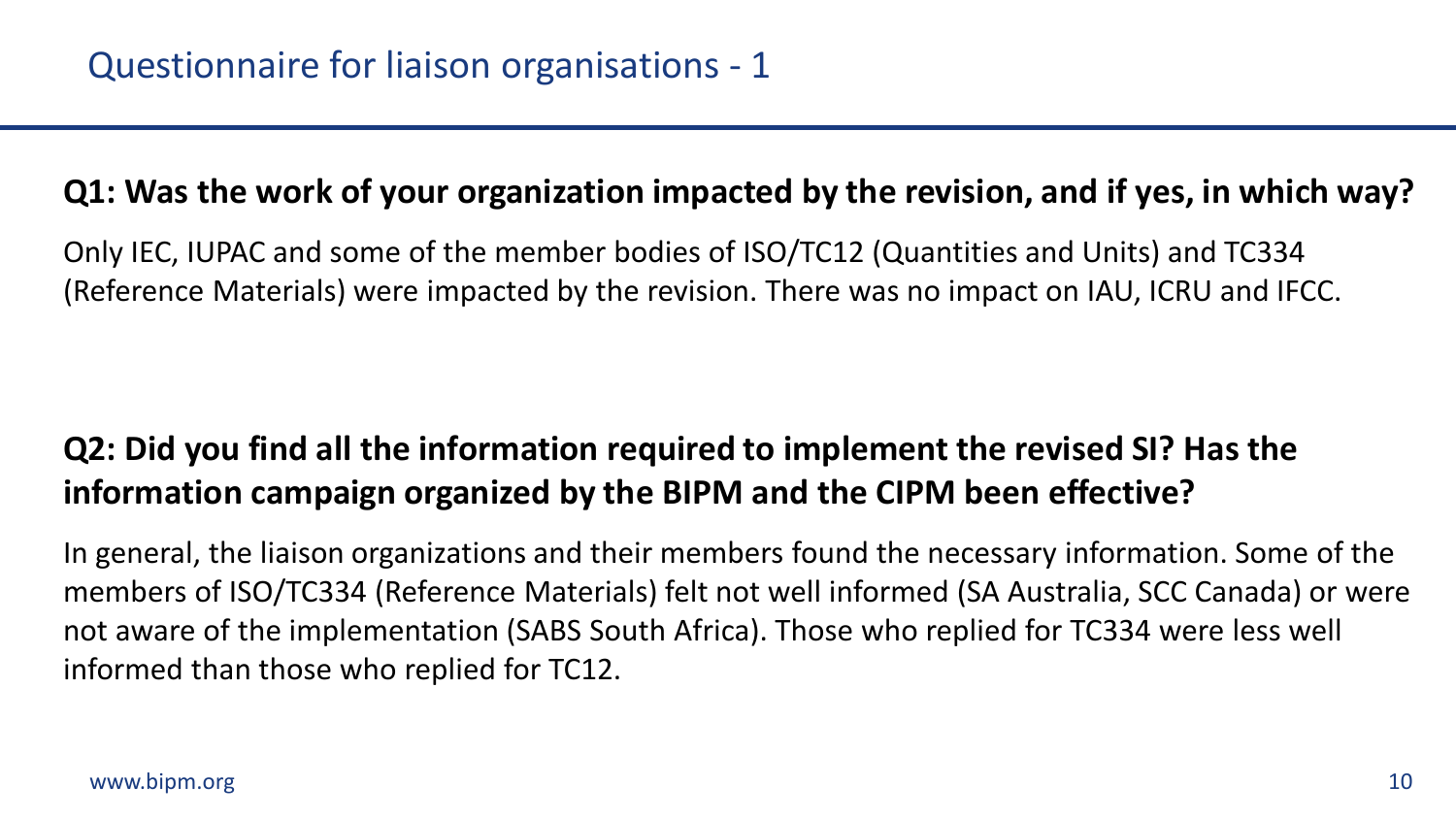# **Q4: Do you consider that your organization was sufficiently consulted in the process towards the revision?**

The majority feels sufficiently consulted. One member body of ISO/TC334 does not feel sufficiently consulted (SCC Canada). One liaison organization found the process not fully transparent (IEC).

### **Q5: Did you receive any questions or comments from your member organizations?**

Questions were received by some liaison organizations (IAU, ISO TC/12, ISO/TC334, IUPAC), but not by all of them (ICRU, IFCC, IEC). In the case of IAU the discussion was about the impact of the redefinition on the accuracy of astronomical observations.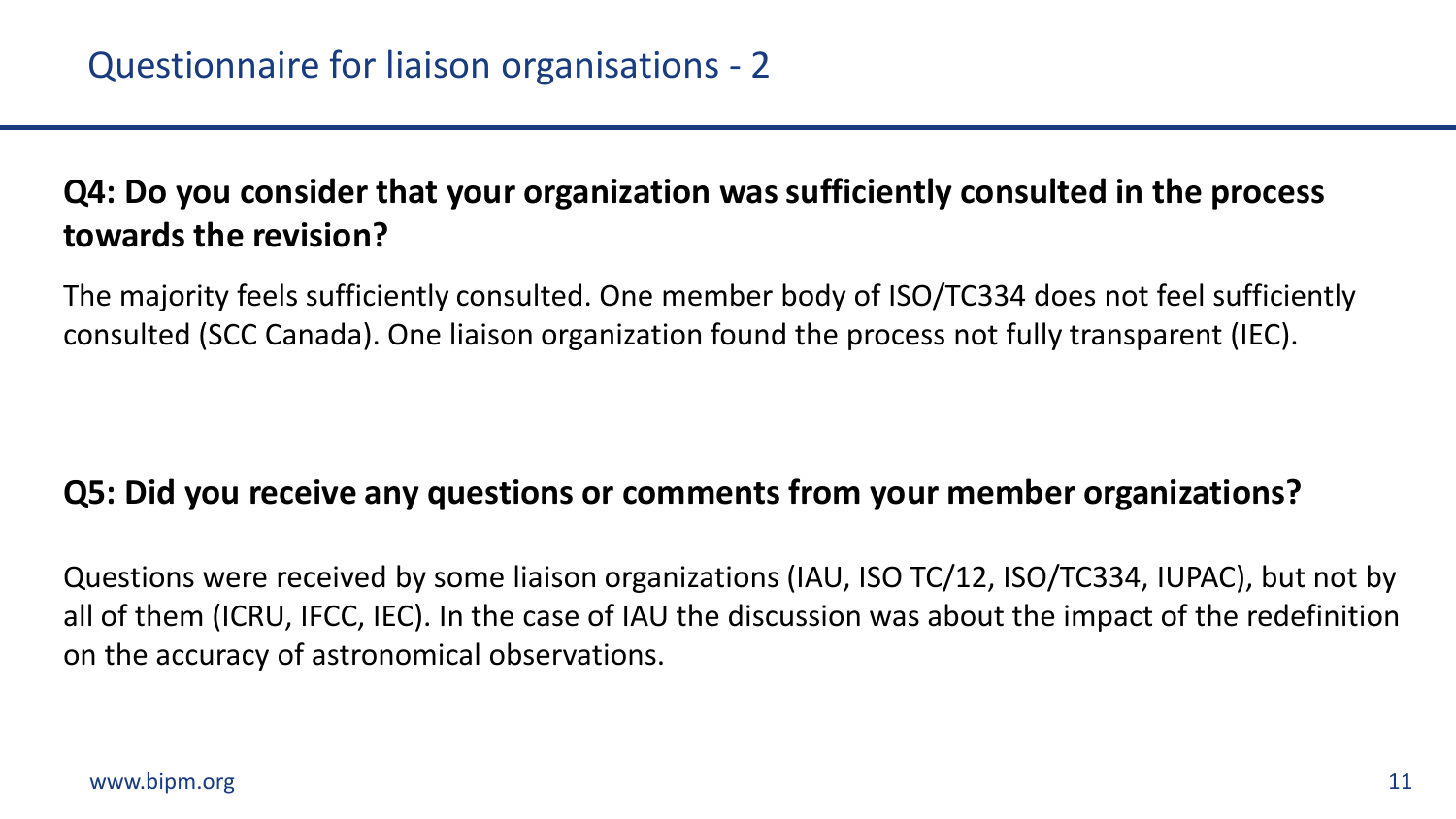#### **Q1: Did the revision of the SI have any impact on your curriculum?**

Of the five primary/elementary schools which replied, only one reports a slight impact on the curriculum. The Universities present a varied picture: whereas some have not incorporated the revised SI, others have done so. In some cases this is due to a close relationship with an NMI, which provided the information. In Japan, the revised SI was even touched upon in the Common Test for University Admission.

# **Q2: Has the information campaign organized nationally by your NMI and internationally by the BIPM and the CIPM been effective?**

Most of the institutions have been well informed. Several replies underline the importance of links between the national NMI and educational institutions to spread the information. Lecturers from two Universities in Saudi Arabia and two in the UK had not heard about the redefinition.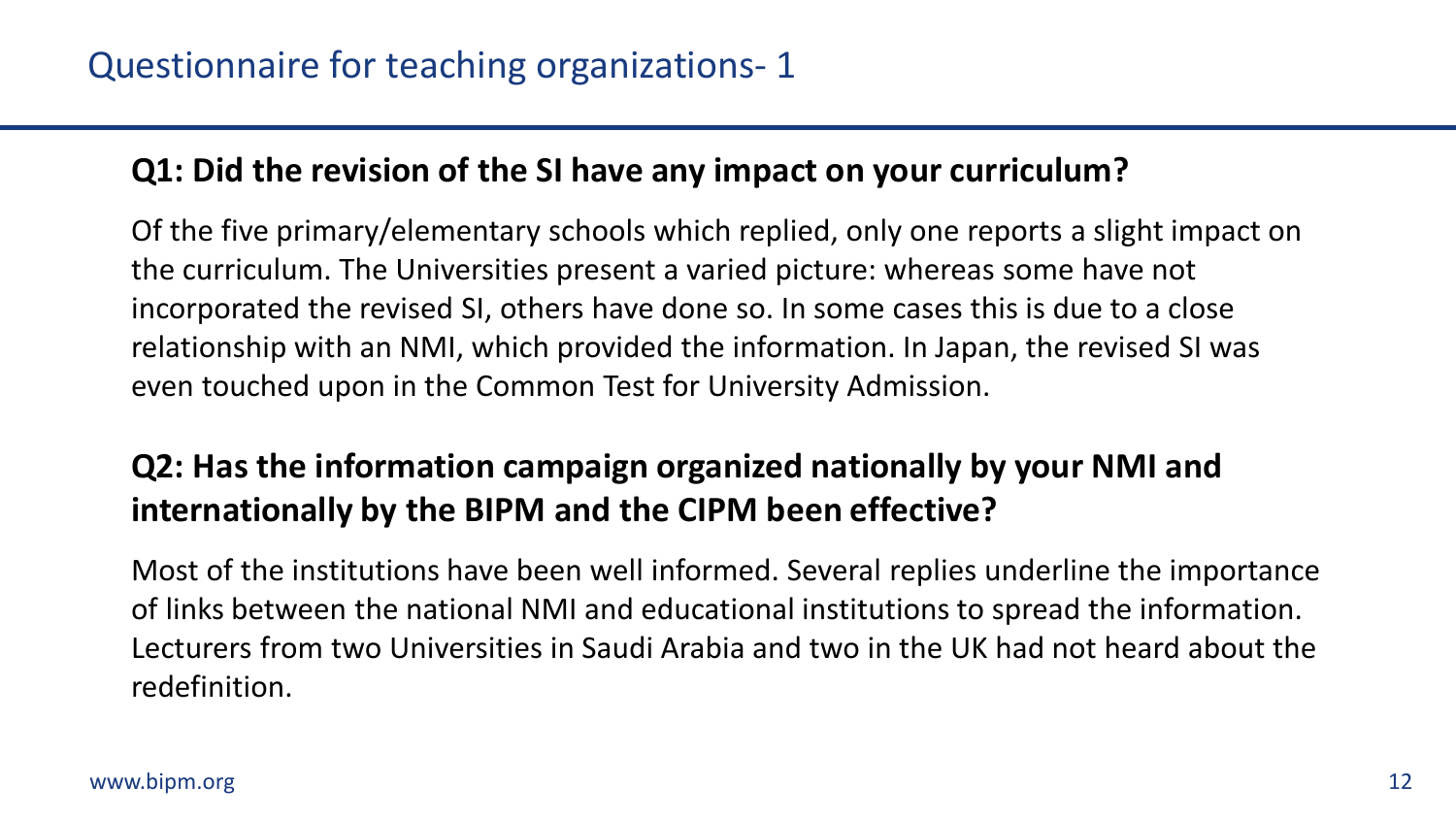### **Q3: Did you experience any difficulties in teaching the principles of the revised SI?**

In general, those Universities which included the revised SI in their curriculum had no great difficulties with teaching it. However, the difficulty of explaining the new definition of the kilogram was mentioned several times.

# **Q4: Would you need other, more ore better teaching material? If yes, what should be provided?**

Several replies mentioned the need for additional pedagogical material:

- Videos about the new SI and the effects of the redefinition
- Video in Russian
- Material which is understandable for students with visual illustrations
- Teaching tutorials for teachers, specifically on the SI
- Updated school books
- Hands-on activities for students